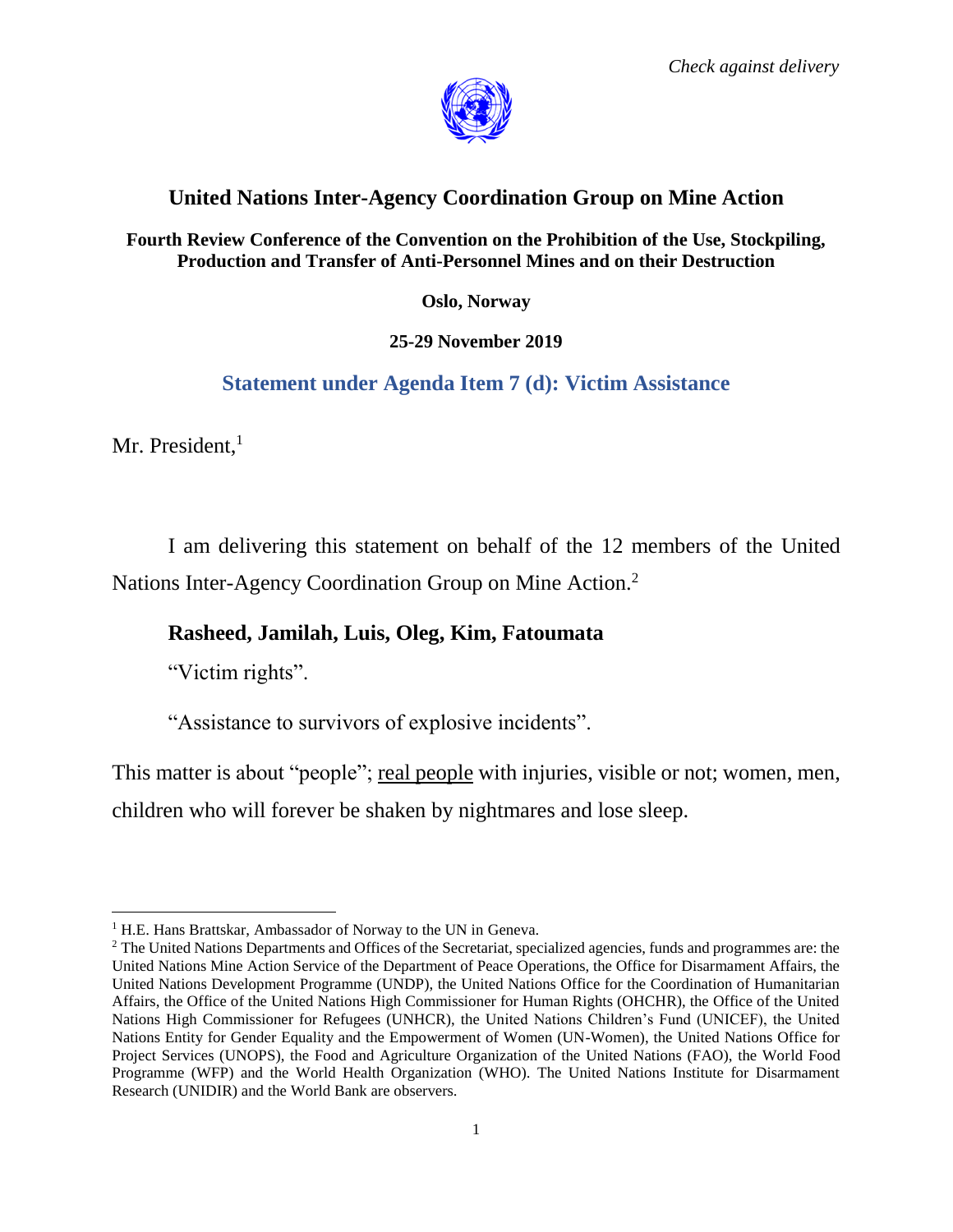

It is about prevention and protection; people whose countries bear the primary responsibility to care for them and people who must have access to quality of services, respect and employment.

It is about generations lost for lack of support; it is about gender-based and other violent behaviors which will emerge when psycho-trauma is not addressed right away.

When elaborating the UN policy on victim assistance or coordinating the Mine Action sub-cluster, the UN faced the challenge posed by the multi-sectoral character of victim assistance many components: emergency and continuing medical care, physical rehabilitation, psychological and psycho-social support, inclusive education, social and economic inclusion, and for all this to be effectively planned, programmed and budgeted, data collection, information management and adequate legislation must be acted upon.

At national and global level, the United Nations encourages stronger synergies and coordination between the mine action sector and social services, health, education, disability, just to name a few.

It is critical for States Parties to adopt the Oslo Action Plan and, most importantly, to implement their obligations and commitment to "ensuring the full, equal and effective participation of mine victims in society, based on respect for human rights, gender equality and non-discrimination". The necessary legal instruments exist. States parties must comply with their obligation under Article 6 (c)

From the United Nations practitioners' perspective: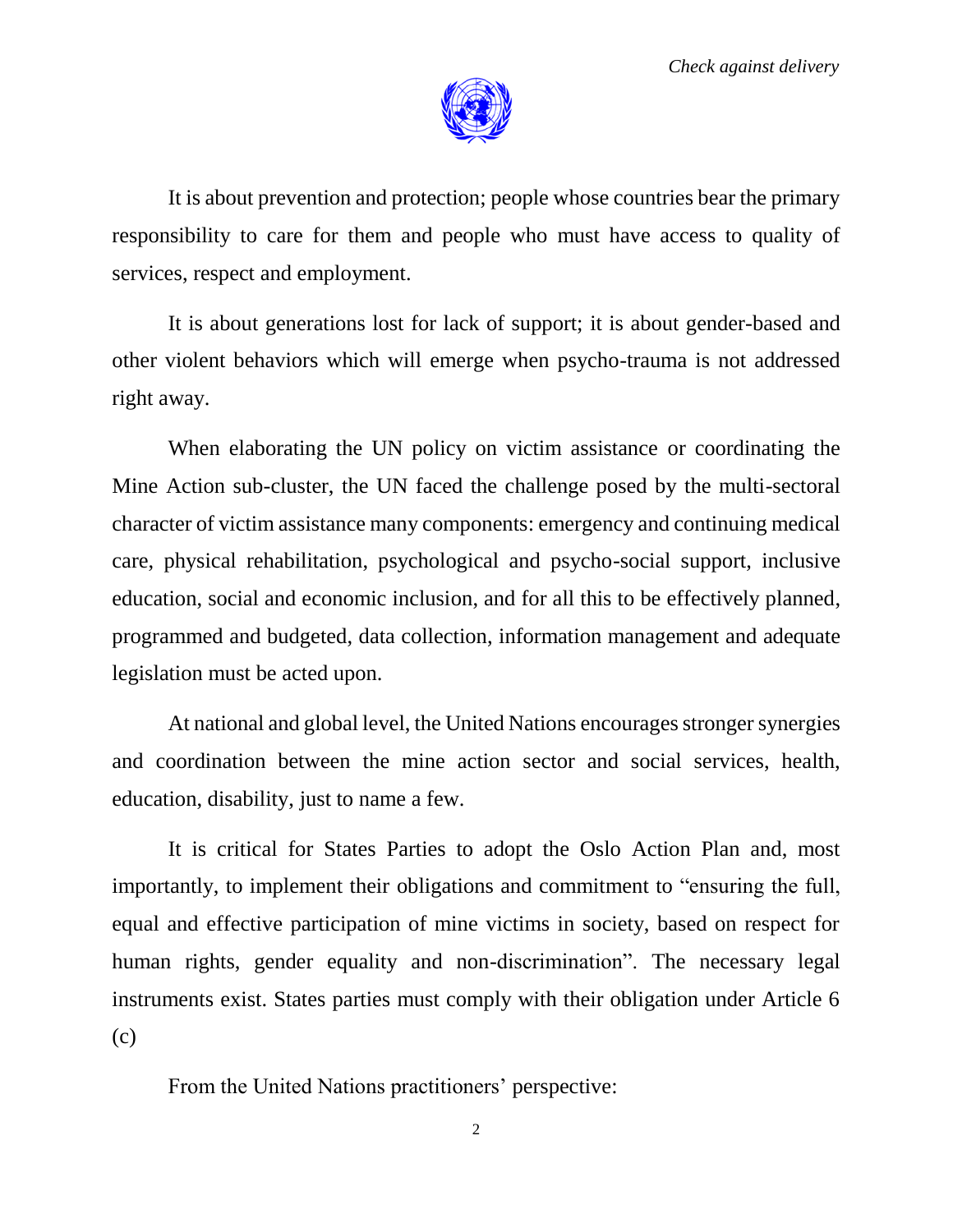

- Victim assistance must be systematically considered, integrated in Humanitarian Response Plans and **funded.**
- For planning and programming to be effective, data sharing, data collection and information management are critical.
- Contingent upon funding availability, UNMAS plans to reinforce, for the benefit of the Mine Action Area of Responsibility, a Monitoring and Evaluation capacity also including risk management.
- Whilst the United Nations supports the agenda on "inclusion of people with disabilities", assistance to victims of explosive ordnance cannot wait.
- Under its coordination for the Mine Action Area of Responsibility, together with *Humanity & Inclusion,* closer synergies between Mine Action, Child Protection, and the Education Cluster aim at increasing the survival rate of children survivors of mines or explosive remnant of war.
- Victim Assistance is featured high on the UN Mine Action Strategy; one of the priorities is "referral mechanisms" to ensure survivors' access to a full range of specialized support available. The United Nations already has them in Darfur, Mali, Yemen, Tajikistan, the Occupied Palestinian Territories, amongst others.

The inclusion of victims in national disability strategies and case management systems is vital to strengthen the long-term comprehensive support required by survivors. Cambodia has done it with UNDP support. Afghanistan is doing it with UNMAS support, through an online system to monitor the delivery of assistance to persons with disabilities including victims of explosive ordnance.